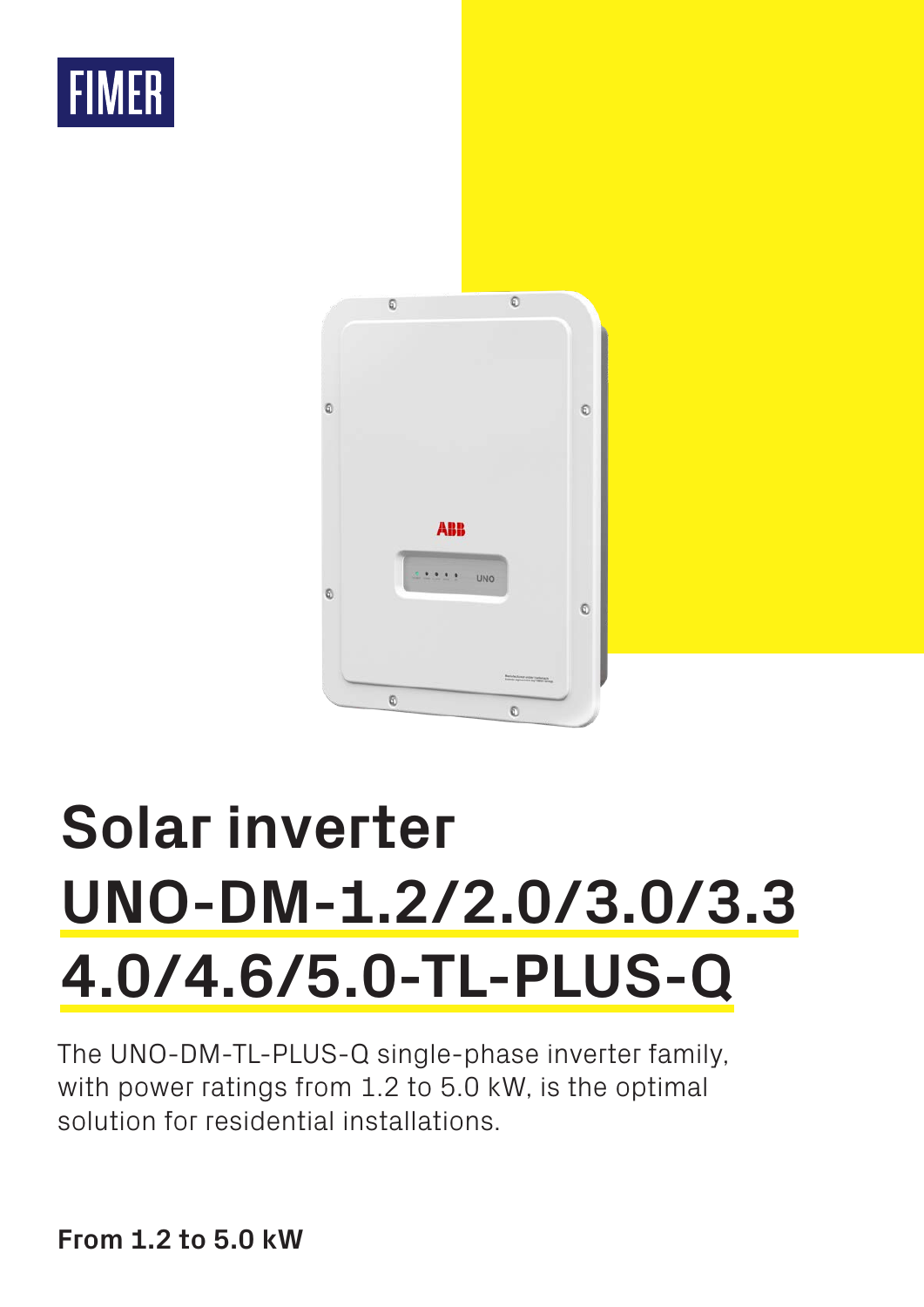#### **One size fits all**

The design wraps FIMER's quality and engineering into a lightweight and compact package thanks to technological choices optimized for installations with different orientation. All power ratings share the same overall volume, allowing higher performance in a minimum space, and are available with both single (from 1.2 to 3.0 kW models) and dual (from 3.3 to 5.0 kW models) Maximum Power Point Trackers.

#### **Easy to install, fast to commission**

The presence of Plug and Play connectors, both on the DC and AC side, as well as the wireless communication, enable a simple, fast and safe installation without the need of opening the front cover of the inverter.

The featured easy commissioning routine removes the need for a long configuration process, resulting in lower installation time and costs.

Improved user experience thanks to the build in User Interface (UI) which enables access to features such as advanced inverter configuration settings, dynamic feed-in control and load manager, from any WLAN enabled device (smartphone, tablet or PC).

#### **Smart capabilities**

The embedded logging capabilities and direct transferring of the data to Internet (via Ethernet or WLAN) allow customers to enjoy the whole Aurora Vision remote monitoring

#### experience.

The advanced communication interfaces (WLAN, Ethernet, RS485) combined with an efficient Modbus (RTU/TCP) communication protocol, Sunspec compliant, allow the inverter to be easily integrated within any smart environment and with third party monitoring and control systems.

A complete set of control functions with the embedded efficient algorithm, enabling dynamic control of the feed-in (i.e. zero injection), make the inverter suitable for worldwide applications in compliance with regulatory norms and needs of the utilities.

#### **Energy Viewer**

This new tool allows residential customers to remotely monitor the performance of their own solar plant and provides all information necessary to increase energy self-reliance and self-sufficiency.

#### **Highlights**

- Wireless access to the embedded Web User Interface
- Easy commissioning capability
- Future-proof with embedded connectivity for smart building and smart grid integration
- Dynamic feed-in control (for instance "zero injection")
- Remote firmware upgrade for inverter and components
- Modbus TCP/RTU Sunspec compliant
- Lifetime free of charge access to Aurora Vision

## **UNO-DM-PLUS-Q: Efficient, connected, smart.**

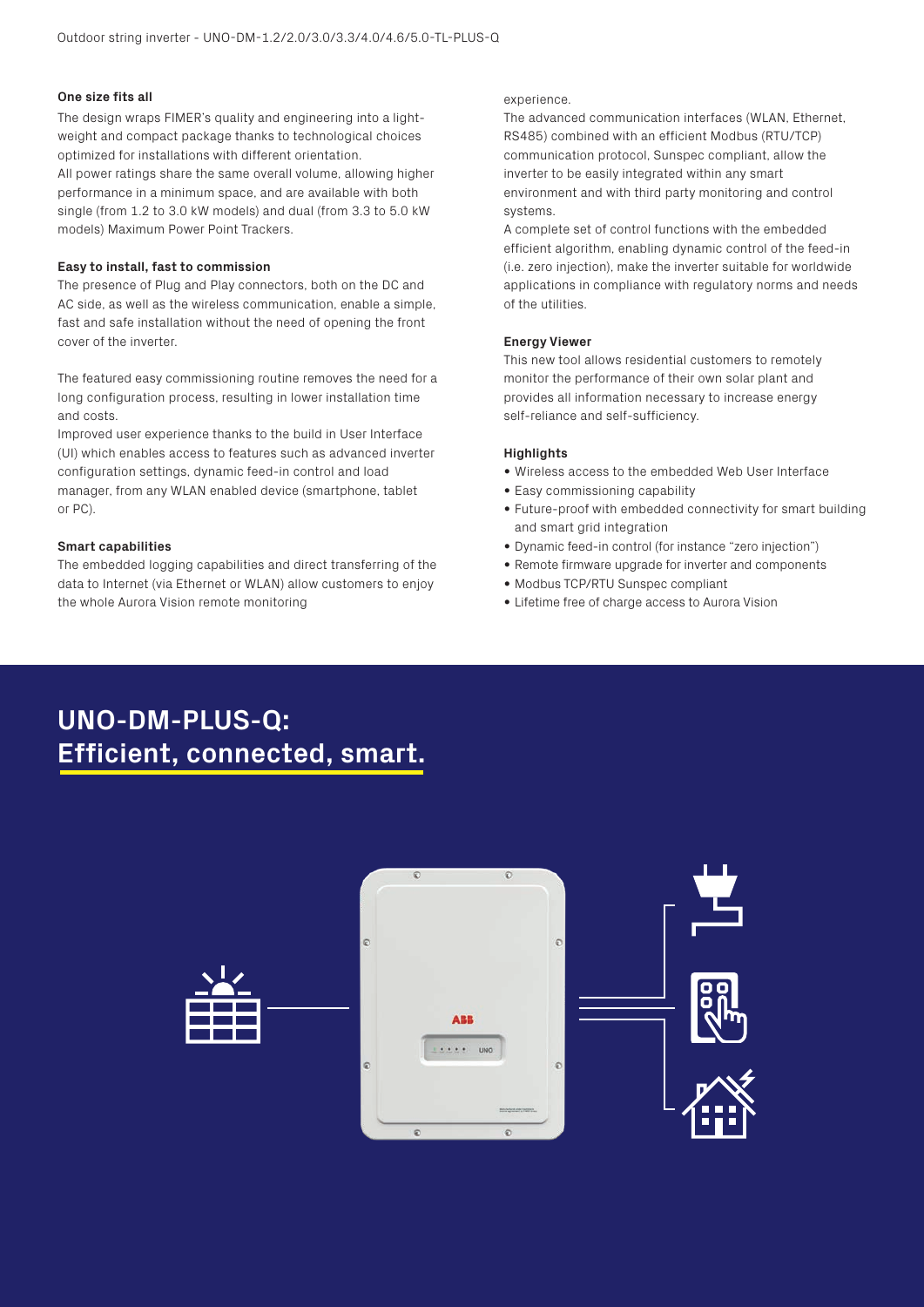| <b>Technical data and types</b>                                                                               |                                           |                       |                       |                                                                                                                     |
|---------------------------------------------------------------------------------------------------------------|-------------------------------------------|-----------------------|-----------------------|---------------------------------------------------------------------------------------------------------------------|
| <b>Type code</b>                                                                                              | UNO-DM-1.2-TL-PLUS-Q                      | UNO-DM-2.0-TL-PLUS-Q  | UNO-DM-3.0-TL-PLUS-Q  | UNO-DM-3.3-TL-PLUS-Q                                                                                                |
| Input side                                                                                                    |                                           |                       |                       |                                                                                                                     |
| Absolute maximum DC input voltage<br>$(V_{\text{max,abs}})$                                                   |                                           |                       | 600 V                 |                                                                                                                     |
| Start-up DC input voltage (V <sub>start</sub> )                                                               | 120 V (adj. 120150 V)                     | 150 V (adj. 120250 V) | 150 V (adj. 120250 V) | 200 V (adj. 120350 V)                                                                                               |
| Operating DC input voltage range<br>$(VdcminVdcmax)$                                                          | 0.7 x V <sub>start</sub> 580 V (min 90 V) |                       |                       |                                                                                                                     |
| Rated DC input voltage (Vdcr)                                                                                 | 185 V                                     | 300V                  | 300V                  | 360 V                                                                                                               |
| Rated DC input power (Pdcr)                                                                                   | 1500 W                                    | 2500 W                | 3300 W                | 3500 W                                                                                                              |
| Number of independent MPPT                                                                                    | $\mathbf{1}$                              | $1\,$                 | 1                     | $\overline{c}$                                                                                                      |
| Maximum DC input power for each MPPT<br>$(P_{MPPTmax})$                                                       | 1500 W                                    | 2500 W                | 3300 W                | 2000 W                                                                                                              |
| DC input voltage range with parallel<br>configuration of MPPT at Pacr                                         | 100530 V                                  | 210530 V              | 320530 V              | 170530 V                                                                                                            |
| DC power limitation with parallel config-<br>uration of MPPT                                                  | N/A                                       | N/A                   | N/A                   | Linear derating from Max to Null<br>[530 V≤VMPPT≤580 V]                                                             |
| DC power limitation for each MPPT with<br>independent configuration of MPPT at<br>Pacr, max unbalance example | N/A                                       | N/A                   | N/A                   | 2000 W<br>[200 V≤V <sub>MPPT</sub> ≤530 V]<br>the other channel:<br>Pdcr-2000 W<br>[112 V≤V <sub>MPPT</sub> ≤530 V] |
| Maximum DC input current (Idcmax) /<br>for each MPPT (IMPPTmax)                                               | 10.0 A                                    | 10.0 A                | 10.0 A<br>.           | 20.0/10.0 A                                                                                                         |
| Maximum input short circuit current for<br>each MPPT                                                          | 12.5 A<br>.                               | 12.5 A                | 12.5 A                | 12.5A                                                                                                               |
| Number of DC input pairs for each MPPT                                                                        | 1                                         |                       |                       |                                                                                                                     |
| DC connection type <sup>1)</sup>                                                                              | Quick Fit PV Connector                    |                       |                       |                                                                                                                     |
| Input protection                                                                                              |                                           |                       |                       |                                                                                                                     |
| Reverse polarity protection                                                                                   | Yes, from limited current source          |                       |                       |                                                                                                                     |
| Input over voltage protection for each<br>MPPT-varistor                                                       | Yes                                       |                       |                       |                                                                                                                     |
| Photovoltaic array isolation control                                                                          | According to local standard               |                       |                       |                                                                                                                     |
| DC switch rating for each MPPT<br>(version with DC switch)                                                    | 25 A / 600 V                              |                       |                       |                                                                                                                     |
| Output side                                                                                                   |                                           |                       |                       |                                                                                                                     |
| AC grid connection type                                                                                       | Single-phase                              |                       |                       |                                                                                                                     |
| Rated AC power (Pacr @coso=1)                                                                                 | 1200 W<br>.                               | 2000 W<br>.           | 3000 W<br>.           | 3300 W<br>.                                                                                                         |
| Maximum AC output power (Pacmax 回<br>$cos\varphi=1$                                                           | 1200 W                                    | 2000W                 | 3000 W                | 3300 W                                                                                                              |
| Maximum apparent power (S <sub>max</sub> )                                                                    | 1200 VA                                   | 2000 VA               | 3000 VA               | 3300 VA                                                                                                             |
| Rated AC grid voltage (Vac,r)                                                                                 | 230 V                                     |                       |                       |                                                                                                                     |
| AC voltage range <sup>2)</sup>                                                                                | 180264 V                                  |                       |                       |                                                                                                                     |

### **UNO-DM-1.2/2.0/3.0-TL-PLUS-Q string inverter block diagram**

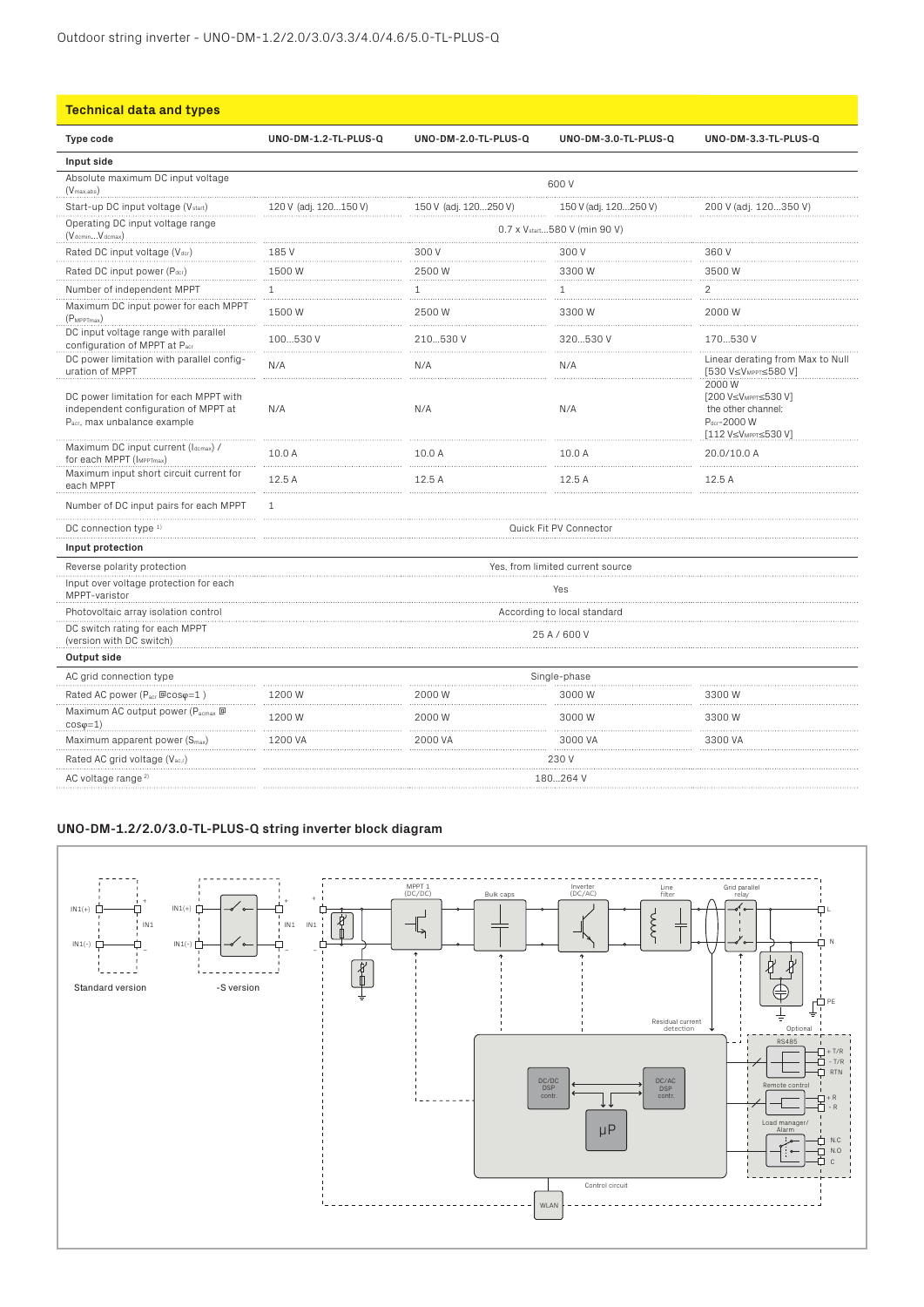| <b>Technical data and types</b>                                       |                                                                                                                                      |                                                         |                                                                                             |                                                      |  |
|-----------------------------------------------------------------------|--------------------------------------------------------------------------------------------------------------------------------------|---------------------------------------------------------|---------------------------------------------------------------------------------------------|------------------------------------------------------|--|
| Type code                                                             | UNO-DM-1.2-TL-PLUS-Q                                                                                                                 | UNO-DM-2.0-TL-PLUS-Q                                    | UNO-DM-3.0-TL-PLUS-Q                                                                        | UNO-DM-3.3-TL-PLUS-Q                                 |  |
| Maximum AC output current (Iac,max)                                   | 5.5A                                                                                                                                 | 10.0 A                                                  | 14.5 A                                                                                      | 14.5 A                                               |  |
| Contributory fault current                                            | 10.0 A                                                                                                                               | 12.0 A                                                  | 16.0 A                                                                                      | 16.0 A                                               |  |
| Rated output frequency (f <sub>r</sub> ) 3)                           |                                                                                                                                      |                                                         | 50/60 Hz                                                                                    |                                                      |  |
| Output frequency range (fminfmax) 3)                                  |                                                                                                                                      |                                                         | 4753/5763 Hz                                                                                |                                                      |  |
| Nominal power factor and adjustable<br>range                          |                                                                                                                                      |                                                         | $> 0.995$ , adj. $\pm 0.1 - 1$ (over/under excited)                                         |                                                      |  |
| Total current harmonic distortion                                     |                                                                                                                                      |                                                         | < 3%                                                                                        |                                                      |  |
| AC connection type                                                    |                                                                                                                                      |                                                         | Female connector from panel                                                                 |                                                      |  |
| Output protection                                                     |                                                                                                                                      |                                                         |                                                                                             |                                                      |  |
| Anti-islanding protection                                             | According to local standard                                                                                                          |                                                         |                                                                                             |                                                      |  |
| Maximum external AC overcurrent<br>protection                         | 10.0 A<br>16.0 A<br>16.0 A<br>20.0 A<br>.                                                                                            |                                                         |                                                                                             |                                                      |  |
| Output overvoltage protection - varistor                              |                                                                                                                                      | $2(L - N / L - PE)$                                     |                                                                                             |                                                      |  |
| Operating performance                                                 |                                                                                                                                      |                                                         |                                                                                             |                                                      |  |
| Maximum efficiency (nmax)                                             | 94.8%                                                                                                                                | 96.7%                                                   | 96.7%                                                                                       | 97.0%                                                |  |
| Weighted efficiency (EURO/CEC)                                        | $92.0\%/-$                                                                                                                           | $95.0\%$ /-                                             | $90.0\%$ /-                                                                                 | $96.5% / -$                                          |  |
| Feed in power threshold                                               |                                                                                                                                      |                                                         | 8 W                                                                                         |                                                      |  |
| Night consumption                                                     |                                                                                                                                      |                                                         | < 0.4 W                                                                                     |                                                      |  |
| <b>Embedded communication</b>                                         |                                                                                                                                      |                                                         |                                                                                             |                                                      |  |
| Embedded communication interface 4)                                   |                                                                                                                                      |                                                         | Wireless                                                                                    |                                                      |  |
| Embedded communication protocol                                       |                                                                                                                                      |                                                         | ModBus TCP (SunSpec)                                                                        |                                                      |  |
| Commissioning tool                                                    |                                                                                                                                      |                                                         | Web User Interface, Aurora Manager Lite                                                     |                                                      |  |
| Monitoring                                                            |                                                                                                                                      |                                                         | Plant Portfolio Manager, Plant Viewer, Plant Viewer for Mobile, Energy Viewer               |                                                      |  |
| Optional board UNO-DM-COM kit                                         |                                                                                                                                      |                                                         |                                                                                             |                                                      |  |
| Optional communication interface                                      |                                                                                                                                      |                                                         | RS485 (use with meter for dynamic feed-in control), Alarm/Load manager relay, Remote ON/OFF |                                                      |  |
| Optional communication protocol                                       | ModBus RTU (SunSpec), Aurora Protocol                                                                                                |                                                         |                                                                                             |                                                      |  |
| Optional board UNO-DM-PLUS                                            |                                                                                                                                      |                                                         |                                                                                             |                                                      |  |
| <b>Ethernet COM kit</b>                                               |                                                                                                                                      |                                                         |                                                                                             |                                                      |  |
| Optional communication interface                                      | Ethernet, RS485 (use with meter for dynamic feed-in control),<br>Alarm/Load manager relay, Remote ON/OFF                             |                                                         |                                                                                             |                                                      |  |
| Optional communication protocol                                       |                                                                                                                                      |                                                         | ModBus TCP (SunSpec), ModBus RTU (SunSpec), Aurora Protocol                                 |                                                      |  |
| Environmental                                                         |                                                                                                                                      |                                                         |                                                                                             |                                                      |  |
| Ambient temperature range                                             | -25+60°C /-13140°F<br>with derating above<br>50°C/122°F                                                                              | -25+60°C /-13140°F<br>with derating above<br>50°C/122°F | -25+60°C/-13140°F con<br>derating above 50°C/122°F                                          | -25+60°C /-13140°F with<br>derating above 50°C/122°F |  |
| Relative humidity                                                     |                                                                                                                                      |                                                         | 0100 % condensing                                                                           |                                                      |  |
| Acoustic noise emission level                                         |                                                                                                                                      |                                                         | 50 dBA 回 1 m                                                                                |                                                      |  |
| Maximum operating altitude without<br>derating                        | 2000 m / 6560 ft                                                                                                                     |                                                         |                                                                                             |                                                      |  |
| Physical                                                              |                                                                                                                                      |                                                         |                                                                                             |                                                      |  |
| Environmental protection rating                                       | IP 65                                                                                                                                |                                                         |                                                                                             |                                                      |  |
| Cooling                                                               | Natural                                                                                                                              |                                                         |                                                                                             |                                                      |  |
| Dimension (H x W x D)                                                 | 553 x 418 x 175 mm / 21.8" x 16.5" x 6.9                                                                                             |                                                         |                                                                                             |                                                      |  |
| Weight                                                                | 15 kg / 33 lbs                                                                                                                       |                                                         |                                                                                             |                                                      |  |
| Mounting system                                                       | Wall bracket                                                                                                                         |                                                         |                                                                                             |                                                      |  |
| Safety                                                                |                                                                                                                                      |                                                         |                                                                                             |                                                      |  |
| <b>Isolation level</b>                                                |                                                                                                                                      |                                                         | Transformerless                                                                             |                                                      |  |
| Marking                                                               | CE, RCM                                                                                                                              |                                                         |                                                                                             |                                                      |  |
| Safety and EMC standard                                               | IEC/EN 62109-1, IEC/EN 62109-2, AS/NZS 4777.2, EN 61000-6-1,EN 61000-6-2, EN 61000-<br>6-3, EN 61000-6-4, EN 61000-3-2, EN 61000-3-3 |                                                         |                                                                                             |                                                      |  |
| Grid standard<br>(check your sales channel for avail-<br>ability) $5$ | CEI 0-21, DIN V VDE V 0126-1-1, VDE-AR-N 4105, G83/2, G59/3, RD 413, ITC-BT-40,<br>AS/NZS 4777.2, IEC 61727, IEC 62116               |                                                         |                                                                                             |                                                      |  |
| Available products variants                                           |                                                                                                                                      |                                                         |                                                                                             |                                                      |  |
| Standard                                                              | UNO-DM-1.2-TL-PLUS-B-Q                                                                                                               | UNO-DM-2.0-TL-PLUS-B-Q                                  | UNO-DM-3.0-TL-PLUS-B-Q                                                                      | UNO-DM-3.3-TL-PLUS-B-Q                               |  |
| With DC switch                                                        | UNO-DM-1.2-TL-PLUS-SB-Q                                                                                                              | UNO-DM-2.0-TL-PLUS-SB-Q                                 | UNO-DM-3.0-TL-PLUS-SB-Q                                                                     | UNO-DM-3.3-TL-PLUS-SB-Q                              |  |

1) "Refer to the document "String inverter – Product Manual appendix" available at www.fimer.com to know the brand and the model of the quick fit connector" 2) The AC voltage range may vary depending on specific country grid standard

3) The frequency range may vary depending on specific country grid standard; CE is valid for 50 Hz only

4) As per IEEE 802.11 b/g/n standard

5) Further grid standard will be added, please refer to FIMER Solar page for further details

**Remark. Features not specifically listed in the present data sheet are not included in the product**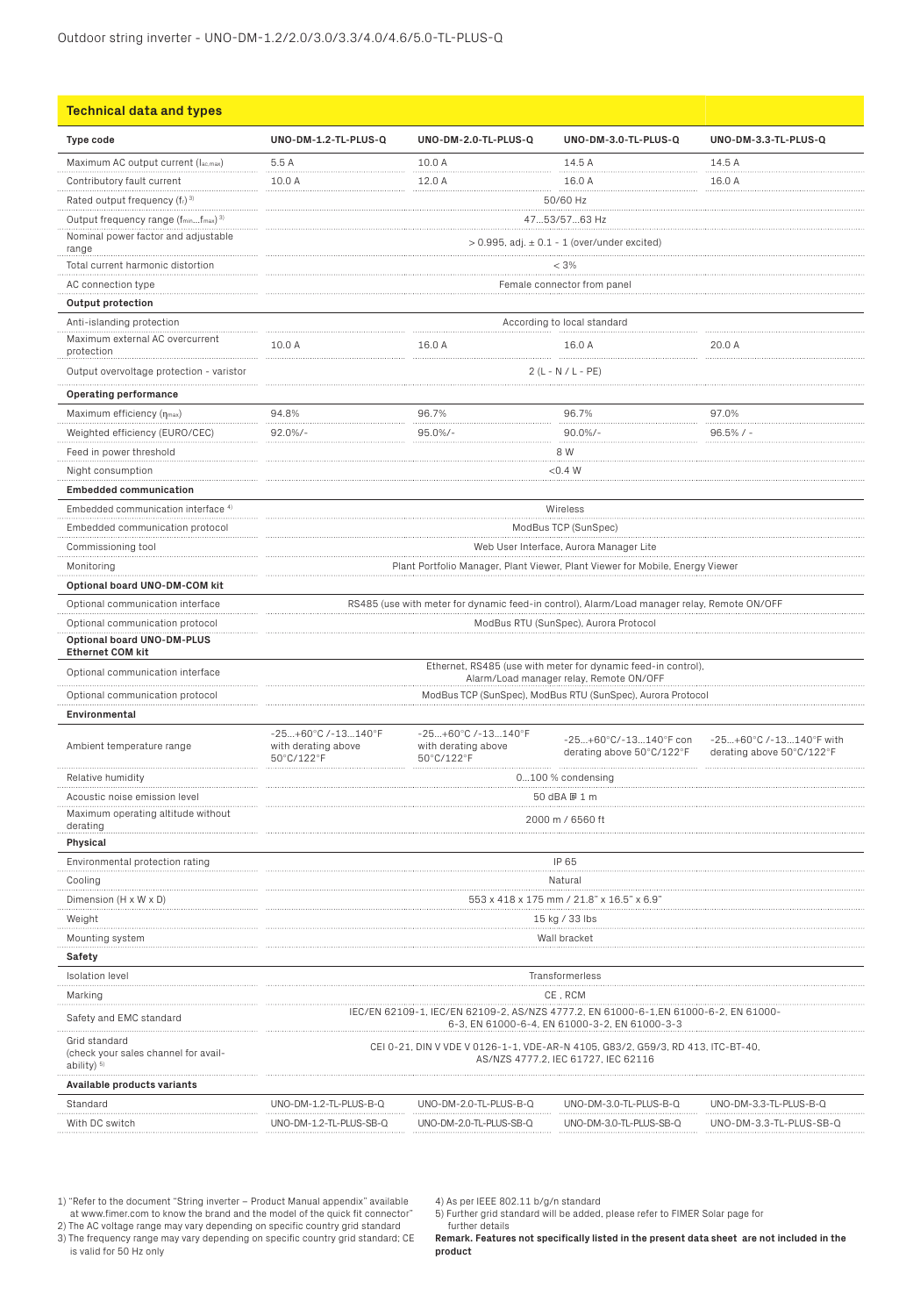| <b>Technical data and types</b>                                                                               |                                                                                                              |                                                                                                              |                                                                                                                                              |  |
|---------------------------------------------------------------------------------------------------------------|--------------------------------------------------------------------------------------------------------------|--------------------------------------------------------------------------------------------------------------|----------------------------------------------------------------------------------------------------------------------------------------------|--|
| Type code                                                                                                     | UNO-DM-4.0-TL-PLUS-Q                                                                                         | UNO-DM-4.6-TL-PLUS-Q                                                                                         | UNO-DM-5.0-TL-PLUS-Q                                                                                                                         |  |
| Input side                                                                                                    |                                                                                                              |                                                                                                              |                                                                                                                                              |  |
| Absolute maximum DC input voltage (Vmax,abs)                                                                  |                                                                                                              | 600 V                                                                                                        |                                                                                                                                              |  |
| Start-up DC input voltage (V <sub>start</sub> )                                                               | 200 V (adj. 120350 V)                                                                                        |                                                                                                              |                                                                                                                                              |  |
| Operating DC input voltage range (VdcminVdcmax)                                                               | 0.7 x V <sub>start</sub> 580 V (min 90 V)                                                                    |                                                                                                              |                                                                                                                                              |  |
| Rated DC input voltage (Vdcr)                                                                                 |                                                                                                              | 360 V                                                                                                        |                                                                                                                                              |  |
| Rated DC input power (Pdcr)                                                                                   | 4250 W                                                                                                       | 4750W                                                                                                        | 5150W                                                                                                                                        |  |
| Number of independent MPPT                                                                                    |                                                                                                              | $\overline{2}$                                                                                               |                                                                                                                                              |  |
| Maximum DC input power for each MPPT (PMPPTmax)                                                               | 3000 W                                                                                                       | 3000W                                                                                                        | 3500W                                                                                                                                        |  |
| DC input voltage range with parallel configuration of<br>MPPT at Pacr                                         | 130530 V                                                                                                     | 150530 V                                                                                                     | 170480V                                                                                                                                      |  |
| of MPPT P <sub>acr</sub>                                                                                      | Linear derating from Max to Null<br>[530V≤V <sub>MPPT</sub> ≤580V]                                           | Linear derating from Max to Null<br>[530V≤V <sub>MPPT</sub> ≤580V]                                           | Linear derating from Max to Null<br>[480V≤V <sub>MPPT</sub> ≤580V]<br>On MPPT 1: 3500 W                                                      |  |
| DC power limitation for each MPPT with independent<br>configuration of MPPT at Pacr,<br>max unbalance example | 3000 W [190 V≤V <sub>MPPT</sub> ≤530 V]<br>the other channel: Pdcr-3000 W<br>[90 V≤V <sub>MPPT</sub> ≤530 V] | 3000 W [190 V≤V <sub>MPPT</sub> ≤530 V]<br>the other channel: Pdcr-3000 W<br>[90 V≤V <sub>MPPT</sub> ≤530 V] | [185 V≤VMPPT≤480 V]<br>On MPPT 2: Pdcr-3500 W<br>[145 V≤V <sub>MPPT</sub> ≤480 V] or<br>3500 W (305 V≤VMPPT≤480 V)<br>with no power on MPPT1 |  |
| Maximum DC input current (Idemax) /<br>for each MPPT (IMPPTmax)                                               | 32.0/16.0 A                                                                                                  | 32.0/16.0 A                                                                                                  | 30.5/19-11.5 A<br>(MPPT 1 - MPPT 2)                                                                                                          |  |
| Maximum input short circuit current for each MPPT                                                             | 20.0 A                                                                                                       | 20.0 A                                                                                                       | 22.0 A                                                                                                                                       |  |
| Number of DC input pairs for each MPPT                                                                        | 1                                                                                                            |                                                                                                              |                                                                                                                                              |  |
| DC connection type 1)                                                                                         | Quick Fit PV Connector                                                                                       |                                                                                                              |                                                                                                                                              |  |
| Input protection                                                                                              |                                                                                                              |                                                                                                              |                                                                                                                                              |  |
| Reverse polarity protection                                                                                   |                                                                                                              | Yes, from limited current source                                                                             |                                                                                                                                              |  |
| Input over voltage protection for each MPPT-varistor                                                          |                                                                                                              | Yes                                                                                                          |                                                                                                                                              |  |
| Photovoltaic array isolation control                                                                          |                                                                                                              | According to local standard                                                                                  |                                                                                                                                              |  |
| DC switch rating for each MPPT<br>(version with DC switch)                                                    | 25 A / 600 V                                                                                                 |                                                                                                              |                                                                                                                                              |  |
| Output side                                                                                                   |                                                                                                              |                                                                                                              |                                                                                                                                              |  |
| AC grid connection type                                                                                       |                                                                                                              | Single-phase                                                                                                 |                                                                                                                                              |  |
| Rated AC power (Pacr @cosq=1)                                                                                 | 4000W                                                                                                        | 4600W                                                                                                        | 5000W                                                                                                                                        |  |
| Maximum AC output power (Pacmax 回cosq=1)                                                                      | 4000 W <sup>2)</sup>                                                                                         | 4600W                                                                                                        | 5000W                                                                                                                                        |  |
| Maximum apparent power (S <sub>max</sub> )                                                                    | 4000 VA <sup>2)</sup>                                                                                        | 4600 VA                                                                                                      | 5000 VA                                                                                                                                      |  |
| Rated AC grid voltage (Vac.r)                                                                                 |                                                                                                              | 230 V                                                                                                        |                                                                                                                                              |  |
| AC voltage range <sup>3)</sup>                                                                                | 180264 V                                                                                                     |                                                                                                              |                                                                                                                                              |  |
| Maximum AC output current (Iac.max)                                                                           | 17.2 A                                                                                                       | 20.0 A                                                                                                       | 22.0 A                                                                                                                                       |  |
| Contributory fault current                                                                                    | 19.0 A                                                                                                       | 22.0 A                                                                                                       | 24.0 A                                                                                                                                       |  |
| Rated output frequency (f <sub>r</sub> ) 4)                                                                   | 50/60 Hz                                                                                                     |                                                                                                              |                                                                                                                                              |  |
| Output frequency range (fminfmax) 4)                                                                          | 4753/5763 Hz                                                                                                 |                                                                                                              |                                                                                                                                              |  |
| Nominal power factor and adjustable range                                                                     | $> 0.995$ , adj. $\pm 0.1 - 1$ (over/under excited)                                                          |                                                                                                              |                                                                                                                                              |  |
| Total current harmonic distortion                                                                             | < 3%                                                                                                         |                                                                                                              |                                                                                                                                              |  |
| AC connection type                                                                                            |                                                                                                              |                                                                                                              |                                                                                                                                              |  |
|                                                                                                               | Female connector from panel                                                                                  |                                                                                                              |                                                                                                                                              |  |

#### **UNO-DM-3.3/4.0/4.6/5.0-TL-PLUS-Q string inverter block diagram**